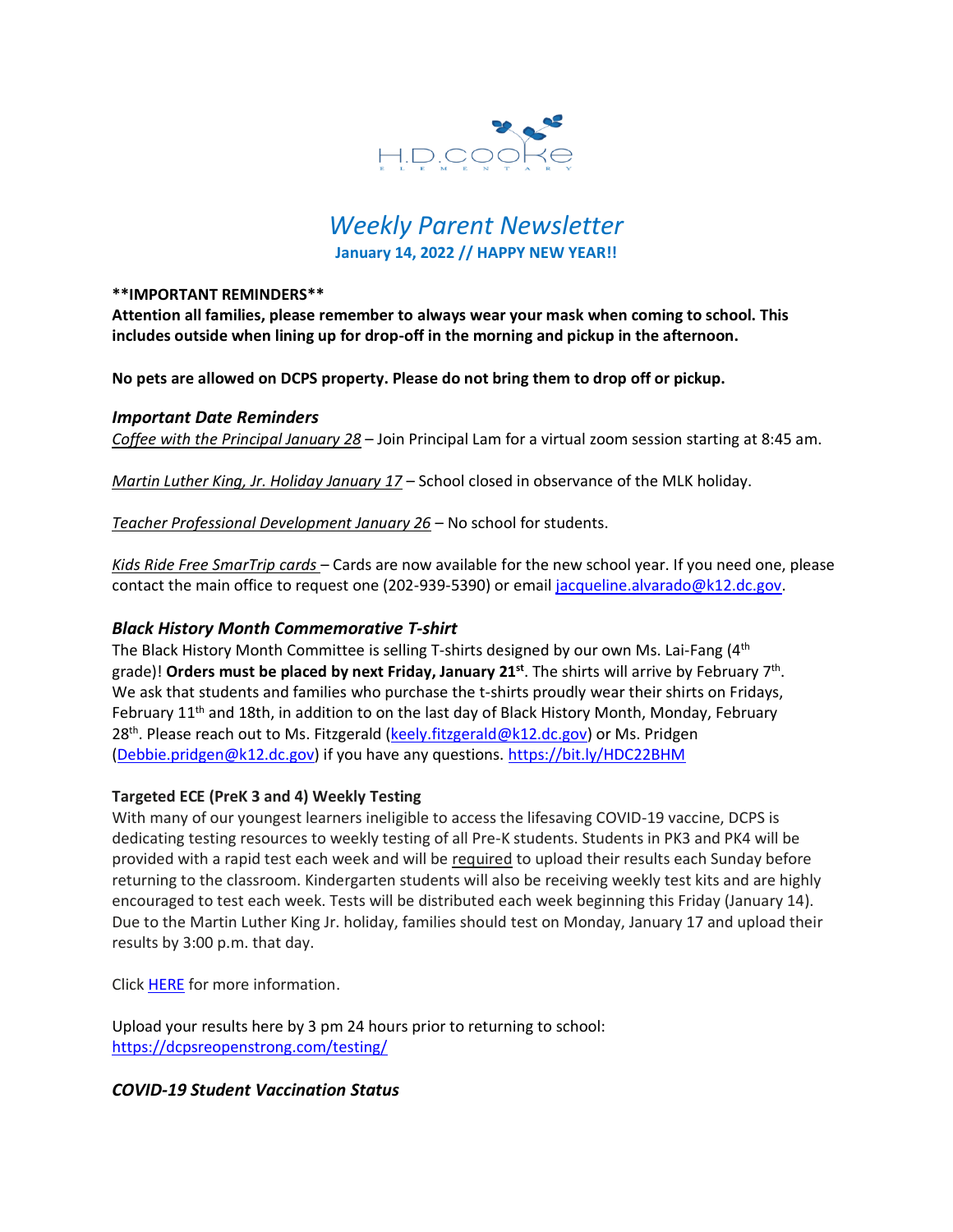Please complete **[this form](https://forms.office.com/r/LReDit2A2c)** if your student has received the COVID-19 vaccination. Completing this form is completely OPTIONAL. This information will only be used to help us determine close contact quarantine for your student.

Vaccinated students who are in close contact to someone who tests positive for COVID-19 do not need to quarantine if they are not showing symptoms but are recommended to take a test between 3 and 5 days after they are exposed. Please contact the main office (202-939-5390) if you have any questions.

Form can also be found here:<https://forms.office.com/r/LReDit2A2c>

## *Pediatric Vaccination Clinic at Cooke\*\*Rescheduled\*\**

The COVID-19 vaccine is the best way for us to help stop the spread of the virus and keep our community safe. On November 2, the Centers for Disease Control (CDC) announced that children ages 5 and older are now eligible to receive the Pfizer-BioNTech vaccine.

## **To help DCPS families get vaccinated, free school clinics have been open. We are excited to inform families that H.D. Cooke will host one of these clinics!**

**Date:** January 28<sup>th</sup> (first dose) **Time:** 3:30 – 7:30 PM No appointment needed. First come, first served

## *WiFi Available*

Are you in need of WiFi at home for any reason? We have a limited amount of WiFi hotspots. If you would like to request one, please contact Ms. Jackie Alvarado in the main office (202-939-5390) or email: [jacqueline.alvarado@k12.dc.gov.](mailto:jacqueline.alvarado@k12.dc.gov)

## *Asymptomatic Testing*

We tested students on Wednesday, January 12<sup>th</sup>. We tested 76 students and 3 samples came back positive. Affected students and staff have been notified and given next steps.

Watch this video to learn more about how student testing happens at school with ST3 [\(English](https://urldefense.proofpoint.com/v2/url?u=https-3A__rise.articulate.com_share_-2Dq6MdIeo2V42boWuOGTu8i4-2DcT9E-5Fpjy-23_lessons_QicMYr-5FNcrCg54C5EtRyuC-2DwHJjQQVR2&d=DwMFAg&c=euGZstcaTDllvimEN8b7jXrwqOf-v5A_CdpgnVfiiMM&r=r7MsakikdNxOh-N_Ssj9mdJUMRjWvhYw18Eqx42UE40&m=-vbhK74dxdF3UGFM3KXX_Mk-PGWZWrPZHiFLh_rcYM0&s=470EC6i3UbApDRfaxDIuMzBPFqhzK2pNSc-krTjYzOw&e=) and [Spanish\)](https://urldefense.proofpoint.com/v2/url?u=https-3A__youtu.be_PRaXjkFlGGQ&d=DwMFAg&c=euGZstcaTDllvimEN8b7jXrwqOf-v5A_CdpgnVfiiMM&r=r7MsakikdNxOh-N_Ssj9mdJUMRjWvhYw18Eqx42UE40&m=-vbhK74dxdF3UGFM3KXX_Mk-PGWZWrPZHiFLh_rcYM0&s=yCXksETv2O2ZulcBl9cazNcOvmB9Inp-drZAlbuFkaw&e=).

Please click [here](https://shieldt3k12portal.pointnclick.com/login_login.aspx) to access the Testing Patient Portal where you can see test results for your student (if/when they are tested).

If you are having trouble accessing your students' test results, please contact the ST3 Support Line at 833-762-0762 or please email them at [DCPSCOVIDTesting@dc.gov.](mailto:DCPSCOVIDTesting@dc.gov)

# *Early Dismissal*

Reminder that if you need to pick up your student early from school, you must notify the main office by 2:45 pm. Students will not be dismissed after 2:45 pm.

# *Visiting the School*

Anyone needing to come to school to talk to someone in main office must have a scheduled appointment. Visitors are not allowed at school without an appointment at this time. All visitors will be